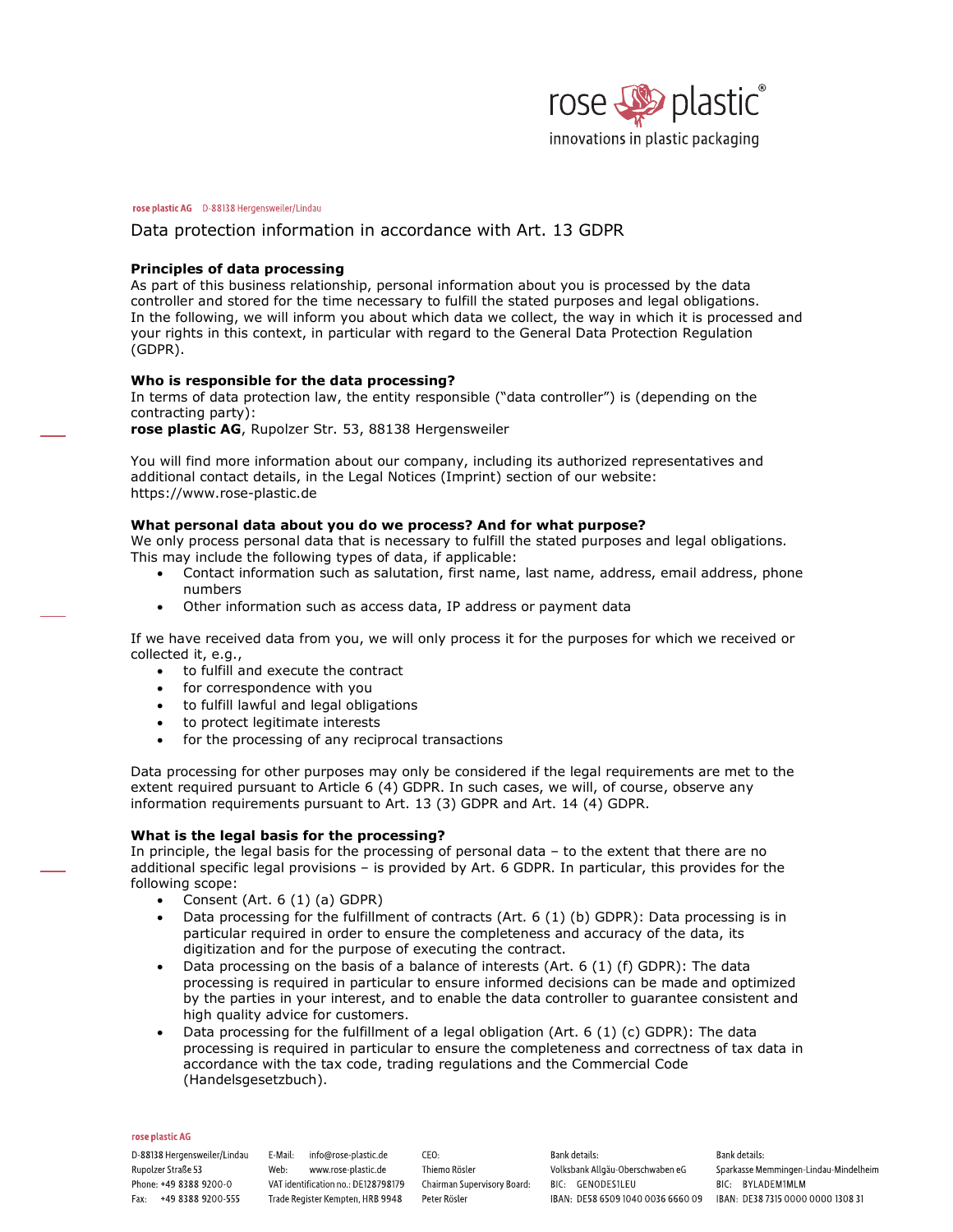

If personal data is processed on the basis of your consent, you have the right to **revoke** your consent vis-à-vis our company at any time with permanent effect. If we process data on the basis of a balance of interests, as the data subject you have the right to object to the processing of your personal data, taking into account the requirements of Art. 21 GDPR.

# **For how long is the data stored?**

We process the data for as long as it is required for the respective purpose. To the extent that statutory storage obligations exist – e.g., under commercial law or tax law – the personal data in question is stored for the duration of the retention obligation (10 years). After expiry of the retention obligation, we check whether any further processing is necessary. If the data is no longer required, it is deleted. In exceptional cases, the general retention period for personal data may be up to 30 years if it is required for the purpose of asserting, exercising or defending against legal claims.

Naturally, you are entitled at any time to request information about the personal data that we have stored concerning you. Where no requirement to retain the data exists, you are entitled to request its deletion or to restrict its processing (see below).

# **With whom do we share your data?**

We will only disclose your personal data to third parties as necessary for the execution of the contract with you, or if the disclosure is permitted on the basis of a balance of interests within the meaning of Art. 6 (1) (f) GDPR, or where we are legally obliged to disclose the data or you have granted your consent to the disclosure.

Our company regularly reviews your credit history during the conclusion of contracts and also in specific cases in which a legitimate interest exists. For this purpose, we work together with Creditreform, from whom we receive the required data. For this purpose, we transmit your name and contact information to Creditreform. Further information about data processing at Creditreform can be found in the detailed information sheet "Creditreform-Information" in accordance with Art. 14 GDPR or at <www.creditreform.de/EU-DSGVO>

# **Transmission of personal data to a third country**

We do not intend to transfer your personal data to a third country or an international organization, unless this becomes necessary for the execution of our contract with you. Where applicable, we will inform you about this topic separately to the extent prescribed by law.

# **Your rights as the "data subject":**

- Pursuant to Art. 15 GDPR, you have the right to information about your personal data that we process. In particular, you are entitled to obtain information about the purposes of the processing, the categories of the recipients to whom your data is disclosed, the planned retention period, the existence of a right to rectification, deletion, restriction of processing or objection, the existence of a right to appeal, the source of your data (if it was not collected by the data controller) as well as the existence of – and where applicable meaningful and detailed information about – any automated decision-making processes including profiling.
- · Pursuant to Art. 16 GDPR, you have the right to demand the immediate rectification and/or completion of incorrect personal data concerning you held by the data controller.
- Pursuant to Art. 17 GDPR, you have the right to request the deletion of personal data concerning you that is held by the data controller, except where the processing is necessary in order to exercise the right to freedom of expression and information, or to fulfill a legal obligation, or for reasons of public interest, or for the assertion and exercise of or defense against legal claims
- Pursuant to Art. 18 GDPR, you have the right to demand the restriction of the processing of your personal data to the extent that the latter's accuracy is disputed by you and/or the processing is unlawful but you do not require its deletion and/or the data controller no longer needs the data, however you require the data in its current form to assert, exercise or defend

## rose plastic AG

D-88138 Hergensweiler/Lindau E-Mail: info@rose-plastic.de Rupolzer Straße 53 Phone: +49 8388 9200-0 Fax: +49 8388 9200-555

Web: www.rose-plastic.de VAT identification no.: DE128798179 Chairman Supervisory Board: BIC: GENODES1LEU Trade Register Kempten, HRB 9948

 $CFO-$ Thiemo Rösler Peter Rösler

Bank details: Volksbank Allgäu-Oberschwaben eG

Bank details: Sparkasse Memmingen-Lindau-Mindelheim BIC: BYLADEM1MLM IBAN: DE58 6509 1040 0036 6660 09 IBAN: DE38 7315 0000 0000 1308 31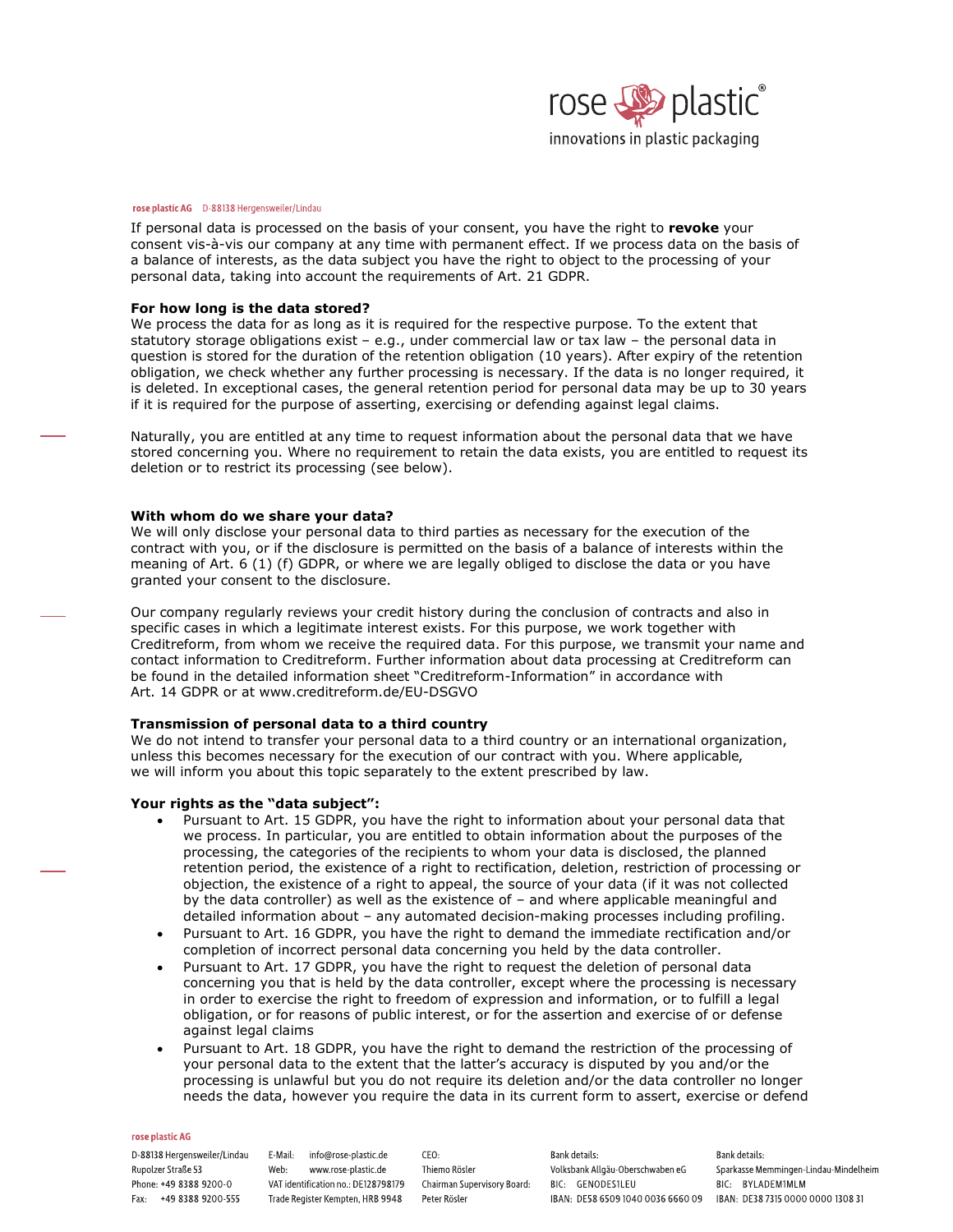

against legal claims and/or you have objected to the processing in accordance with Art. 21 GDPR.

- · Pursuant to Art. 20 GDPR, you have the right to obtain personal data you have submitted to the data controller in a structured, common and machine-readable format or to request its transmission to another data controller.
- Pursuant to Art. 7 (3) GDPR, you have the right at any time to revoke any consent you have previously granted to the data controller. As a result of this revocation, the data controller may no longer continue any data processing that was based solely on the aforementioned consent.
- Pursuant to Art. 77 GDPR, you have the right to appeal to a supervisory authority. As a rule, you can contact the supervisory authority with responsibility for your usual place of residence or work or our company's registered office.

In the case of a request for information that is not made in writing, we ask for your understanding that we may subsequently require you to provide proof of your identity.

Right of objection: In particular, pursuant to Art. 21 (1) and (2) GDPR, you have the right to object to the processing of your data in connection with direct advertising, where this is carried out on the basis of a balance of interests.

# **Online-based Audio and Video Conferences (Conference tools)**

## **Data processing**

We use online conference tools, among other things, for communication with our customers. The tools we use are listed in detail below. If you communicate with us by video or audio conference using the Internet, your personal data will be collected and processed by the provider of the respective conference tool and by us. The conferencing tools collect all information that you provide/access to use the tools (email address and/or your phone number). Furthermore, the conference tools process the duration of the conference, start and end (time) of participation in the conference, number of participants and other "context information" related to the communication process (metadata).

Furthermore, the provider of the tool processes all the technical data required for the processing of the online communication. This includes, in particular, IP addresses, MAC addresses, device IDs, device type, operating system type and version, client version, camera type, microphone or loudspeaker and the type of connection.

Should content be exchanged, uploaded or otherwise made available within the tool, it is also stored on the servers of the tool provider. Such content includes, but is not limited to, cloud recordings, chat/ instant messages, voicemail uploaded photos and videos, files, whiteboards and other information shared while using the service.

Please note that we do not have complete influence on the data processing procedures of the tools used. Our possibilities are largely determined by the corporate policy of the respective provider. Further information on data processing by the conference tools can be found in the data protection declarations of the tools used, and which we have listed below this text.

# **Purpose and legal bases**

The conference tools are used to communicate with prospective or existing contractual partners or to offer certain services to our customers (Art. 6 para. 1 sentence 1 lit. b GDPR). Furthermore, the use of the tools serves to generally simplify and accelerate communication with us or our company (legitimate interest in the meaning of Art. 6 para. 1 lit. f GDPR). Insofar as consent has been requested, the tools in question will be used on the basis of this consent; the consent may be revoked at any time with effect from that date.

#### rose plastic AG

D-88138 Hergensweiler/Lindau E-Mail: info@rose-plastic.de Rupolzer Straße 53 Phone: +49 8388 9200-0 Fax: +49 8388 9200-555

Web: www.rose-plastic.de VAT identification no.: DE128798179 Trade Register Kempten, HRB 9948

 $CFO.$ Thiemo Rösler Chairman Supervisory Board: BIC: GENODES1LEU Peter Rösler

Bank details: Volksbank Allgäu-Oberschwaben eG

Bank details: Sparkasse Memmingen-Lindau-Mindelheim BIC: BYLADEM1MLM IBAN: DE58 6509 1040 0036 6660 09 IBAN: DE38 7315 0000 0000 1308 31